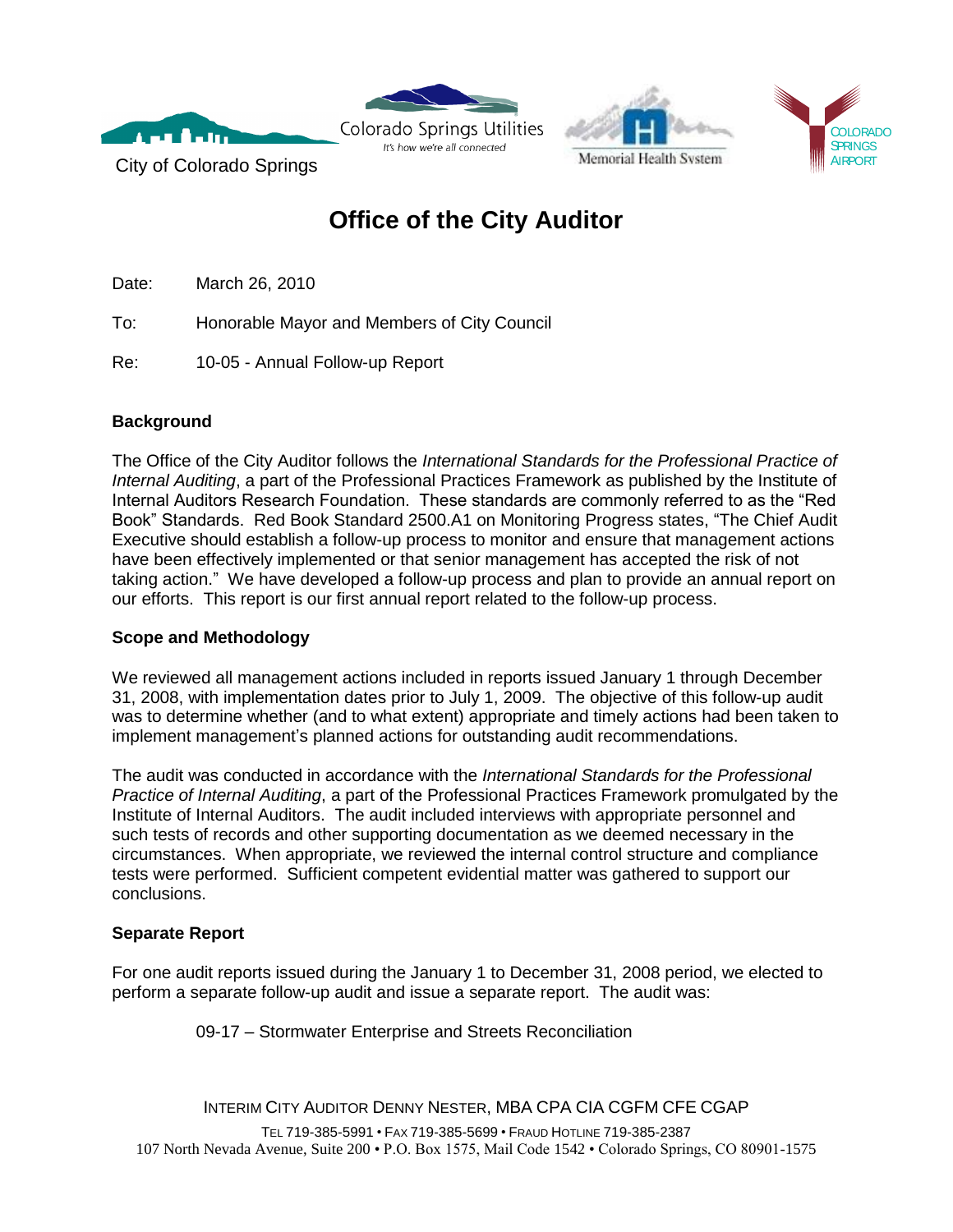#### **Overall Opinion**

We reviewed 56 management actions. Based on our review, we concluded:

- 83.9% management actions were implemented,
- 3 (5.4%) management actions was partially implemented, and
- 6 (10.7%) management actions were open and subject to retesting or additional follow-up.

A statistical summary of the audits reviewed is attached as Exhibit 1. The above numbers include the results of the audit report issued separately (09-17).

Overall, management appeared to be responsive to our audit comments. They either fully or partially implemented their actions or planned corrective action within a reasonable amount of time for 50 (89.3%) of the management actions.

As mentioned above, there were six management actions which had not been implemented and are subject to retesting. Further information on these six items are as follows:

08-08 – City – Payroll Full System Review - Finding 1

Auditor's Recommendation:

We recommend the Streets Department develop a disaster recovery plan for its employee time keeping system.

City's Response:

While the Payroll Department prefers to receive the electronic file from the Streets Department, it is not a requirement. The Payroll Department would be able to accept the paper time cards from the Streets Department and enter it into the PeopleSoft HRMS system if the electronic data was lost or unavailable without any delay in the processing of the City's Payroll as the file contains data for less than one hundred employees.

The Streets Department agrees with the finding and the recommendation to develop a disaster recovery plan for their time keeping system as this was a known issue prior to the Payroll Audit and is continuing to work with the City's Information Technology Department to do so. The Streets Department developed their database for Project Management purposes, which includes labor tracking, but it was not designed specifically for payroll purposes.

#### *Follow-up Status:*

*As of the date of this follow-up report, we had not been provided evidence that a plan had been developed.*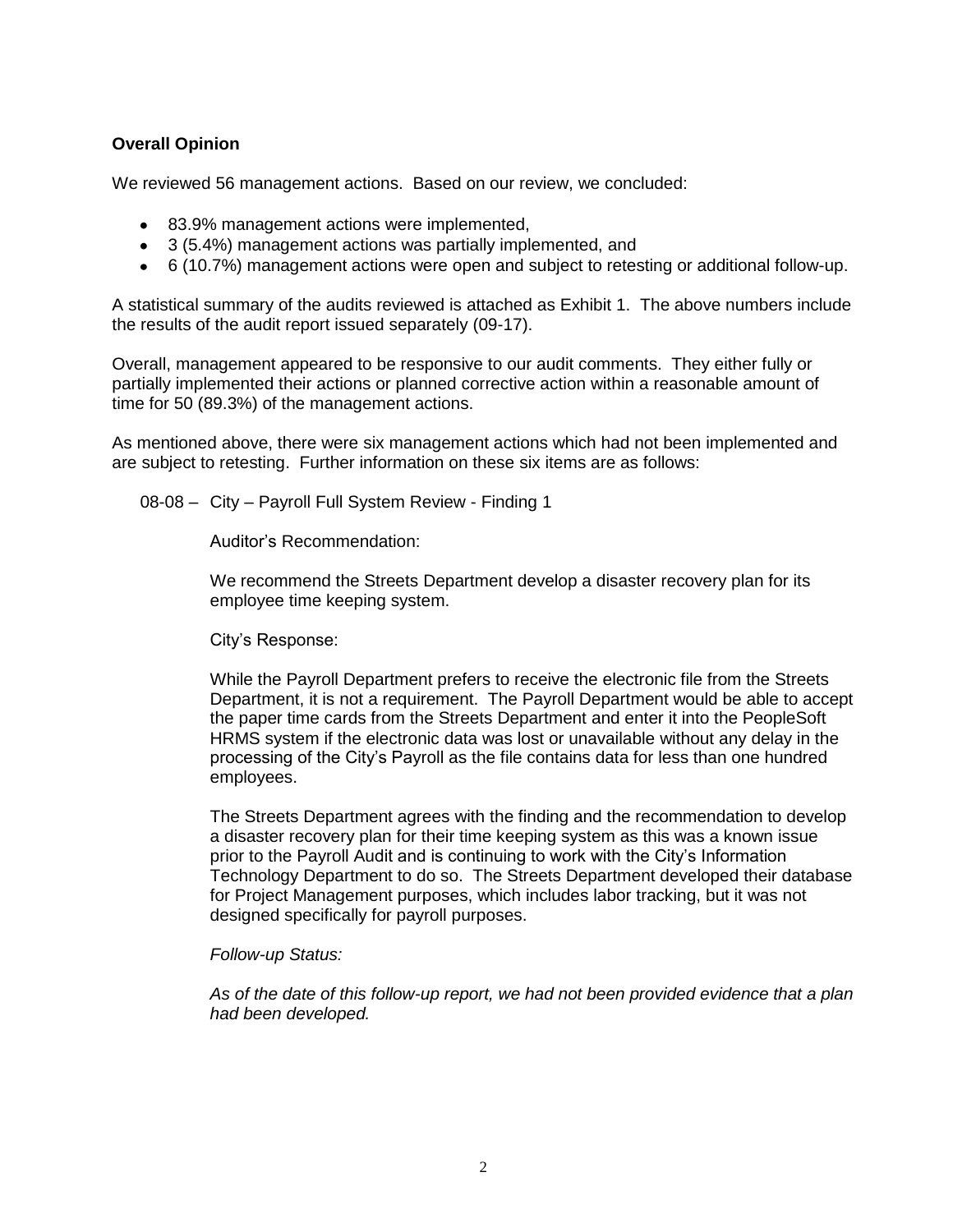- 08-09 City Stormwater Enterprise and Streets Reconciliation Finding 1 and 7 are reported separately in Report 09-17.
- 08-20 Colorado Springs Utilities Procurement & Contracting Services Finding 1

Auditor's Recommendation:

We recommend controls be implemented to ensure approval levels are within policy guidelines and updated whenever employee job status changes.

Colorado Springs Utilities Response:

Colorado Springs Utilities agrees with the Office of the City Auditor's recommendation that internal controls be implemented to ensure approval levels are within policy guidelines. Approval limits were reviewed and corrected in RMS version 4.1.1 in the fourth quarter of 2007.

Additionally, Colorado Springs Utilities is currently embarking on a signatory authority project where role-based limits are being established and will be maintained in RMS version 4.1.1. Another update to RMS version 4.1.1 is expected to occur by December 31, 2008. Automated updating capability is anticipated to be implemented during the RMS Phase II project which will follow the release of RMS version 6.22.

*Follow-up Status:*

*As of the date of the follow-up report, the RMS upgrade has not been completed. Additional follow-up should occur in 2010.*

08-20 - Colorado Springs Utilities – Procurement & Contracting Services – Finding 2

Auditor's Recommendation:

We recommend implementation of a system control to prevent creation of negative total cost POs. Management should ensure proper processes are followed to seek reimbursement from vendors. Additional training may be needed to ensure understanding and compliance.

Colorado Springs Utilities Response:

Colorado Springs Utilities agrees with the Office of the City Auditor's recommendation that system controls be implemented to prevent the creation of negative total cost POs. Training to prevent this situation from occurring has occurred. In addition, RMS version 6.22, due to be released in the first quarter of 2009, will include controls which disallow POs from having a total cost of less than zero.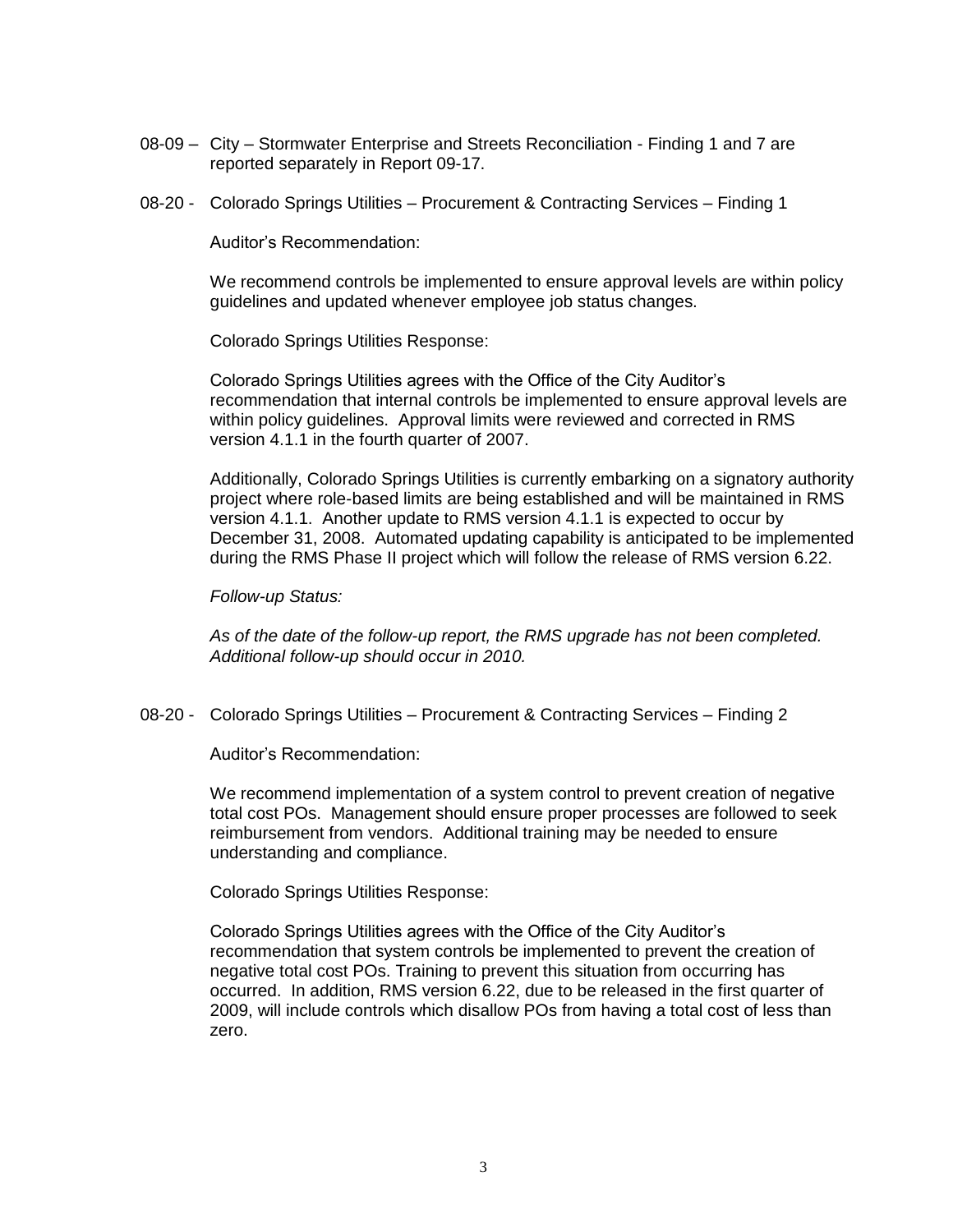*Follow-up Status:*

*As of the date of the follow-up report, the RMS upgrade has not been completed. Additional follow-up should occur in 2010.*

08-20 - Colorado Springs Utilities – Procurement & Contracting Services – Finding 3

Auditor's Recommendation:

We recommend Springs Utilities review purchase related QBDs for accuracy, clarity, and elimination of duplication. Additional training to those performing the purchasing function may be warranted to ensure compliance.

Specific recommendations for the three areas mentioned above are as follows.

- a. We recommend the system programming prevent the approval of a PR by the creator. Until this can be implemented, we recommend a response be required from the supervisor in the above mentioned report, in order for the purchase to proceed. Lack of a response should not equal approval.
- b. We recommend training be provided to all who complete and approve SSJs to ensure consistency and understanding in completion and use of the form. Additionally, controls should be implemented to ensure policies are followed and specific exceptions are approved in writing.
- c. We recommend management ensure procurement processes are followed. If specified processes are not followed, management should document the incident and corrective action taken.

Colorado Springs Utilities Response:

Colorado Springs Utilities agrees with the Office of the City Auditor's recommendation that purchase related QBDs be reviewed for accuracy, clarity, and elimination of unnecessary duplication. Per QBD #00002 – Document Control, version 07, section 6.10, "Documents are scheduled for evaluation every three years after the last approval date." Purchase related QBDs will be reviewed for accuracy, clarity, and elimination of unnecessary duplication during their required evaluation period and updated as appropriate.

- a. Colorado Springs Utilities agrees with the Office of the City Auditor's recommendation that system programming be implemented to prevent the approval of a PR by the creator. RMS version 6.22, due to be released in the first quarter of 2009, will include controls which prevent the approval of a PR by the creator. Until the release, exception reports are being generated on a regular basis and reviewed for compliance by the appropriate supervisors or managers.
- b. Colorado Springs Utilities agrees with the Office of the City Auditor's recommendation that training be provided to all who complete and approve SSJs to ensure consistency and understanding in completion and use of the form.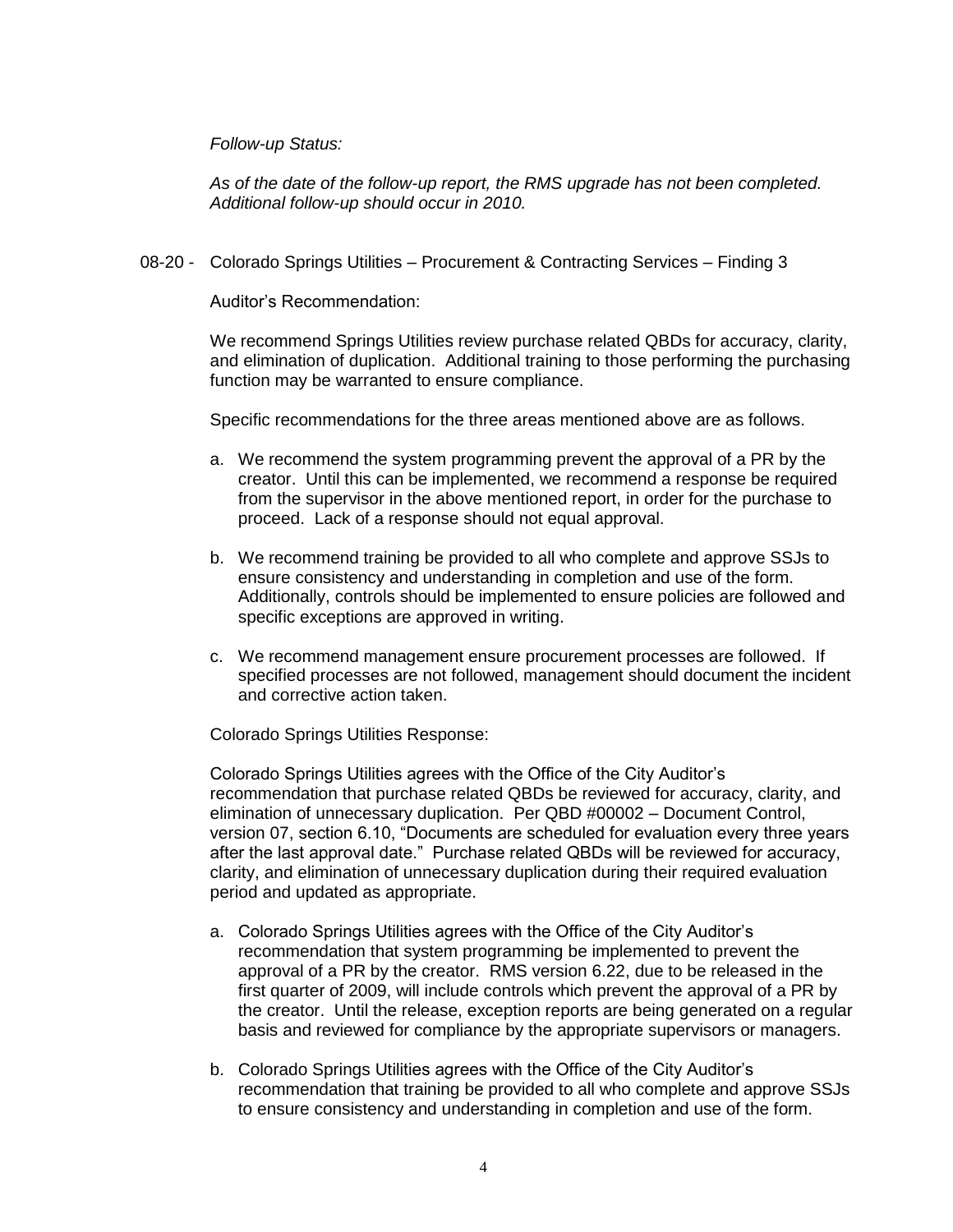QBD #09921 – Sole Source Procurement version 03 was recently updated and approved on September 22, 2008. Training on the newly updated process is planned for completion by December 31, 2008.

c. Colorado Springs Utilities agrees with the Office of the City Auditor's recommendation that management ensure procurement processes are followed. Per QBD #11298 – Unauthorized Purchase Approval Request, version 02, section 5.2.3, the authorized Procurement Agent is responsible for "… and escalate any concerns involving requestors that repeatedly violate approved procurement regulations and underlying processes to the Sourcing & Contracts Manager." Therefore, if such serious or chronic situations occur, it is expected that, when identified, they would be reported to the appropriate level of supervision.

*Follow-up Status:*

*As of the date of the follow-up report, the RMS upgrade has not been completed. Additional follow-up should occur in 2010.*

Our next follow-up will be performed later this year and will cover audits completed during the 2009 calendar year as well as the items from this report that were not implemented.

As always, feel free to contact me if you have any questions.

Sincerely,

anyt perton

Denny L. Nester Interim City Auditor

Cc: City of Colorado Springs: Penelope Culbreth-Graft, DPA, City Manager Nancy Johnson, Assistant City Manger Terri Velasquez, Chief Financial Officer

> Colorado Springs Utilities: Jerry Forte, Chief Executive Officer Bill Cherrier, Officer, Planning & Finance Division David Maier, Manager, Enterprise Risk Management Services

Memorial Health System:

Dr. Larry McEvoy II, Chief Executive Officer Tracy Narvet, Interim Chief Financial Officer Mike Scialdone, Chief Financial Officer Jason Fahrlander, Chief Executive Officer Members of the Memorial Health System Audit Committee